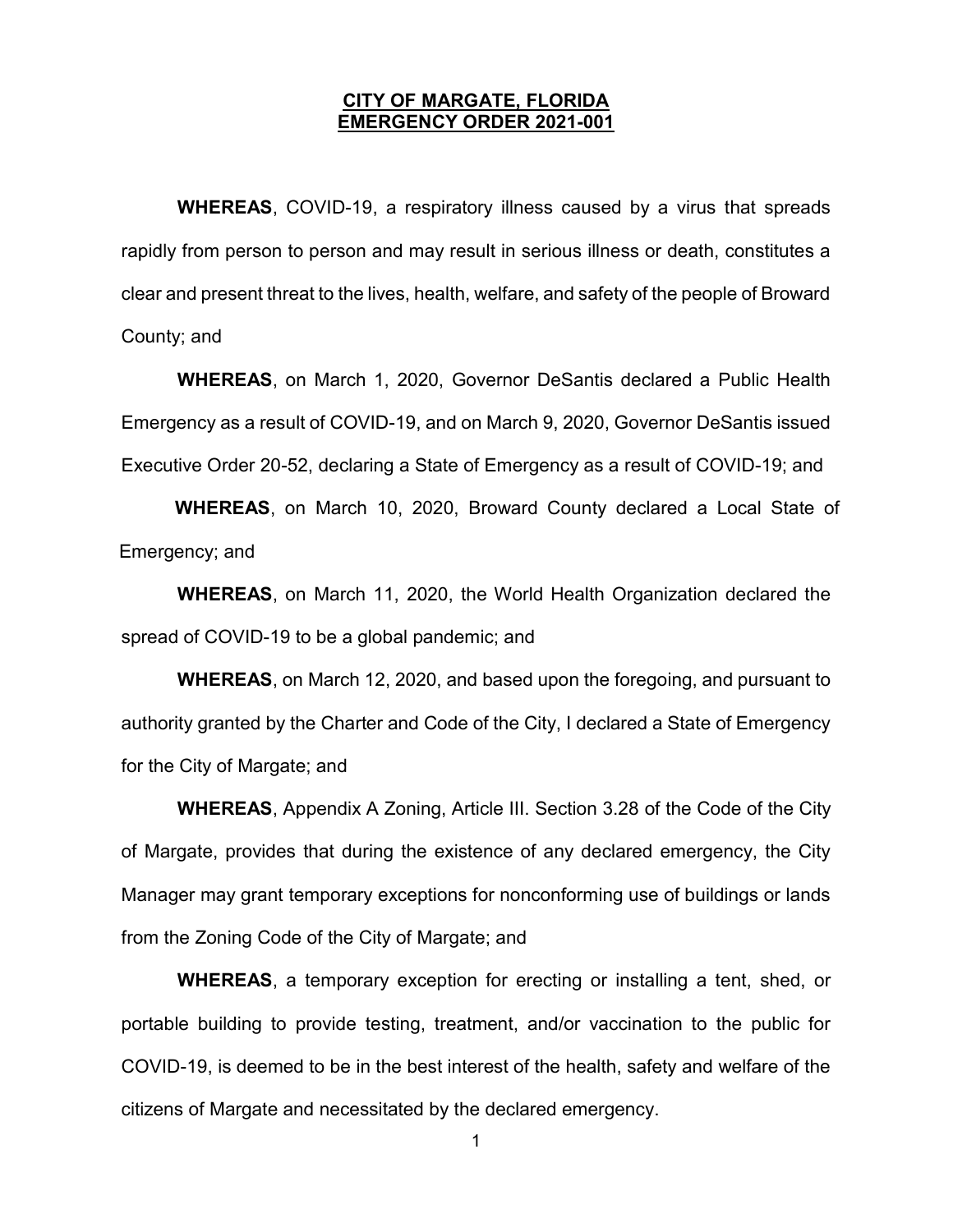NOW, THEREFORE, I, Cale Curtis, as City Manager, pursuant to my emergency

authority under Section 33-7 and Appendix A Zoning, Article III. Section 3.28 of the

Code of the City of Margate, the Declaration of Emergency issued by the Governor,

Chapter 252, Florida Statutes, and by the State of Local Emergency, hereby order as

follows:

Section 1. The above WHEREAS clauses are true and correct and are hereby incorporated into this Order.

Section 2. Notwithstanding any provision in the Code of the City of Margate to the contrary, any establishment providing testing, treatment, and/or vaccination to the public for COVID-19 may erect or install a tent, shed, or portable building ("Accessory Structure") subject to the regulations provided for herein.

 Section 3. Any establishment erecting an Accessory Structure shall comply with the following regulations:

- (a) Accessory Structures permitted herein shall only be used for the testing, treatment, or vaccination of COVID-19 or the storage of COVID-19 vaccines.
- (b) The establishment shall provide notice to the City of Margate Development Services Department 48 hours prior to installation. Such notice shall include the street address of the location and a description of where the Accessory Structure will be placed.
- (c) Accessory Structures shall not obstruct fire lanes, drive aisles, or handicap parking spaces.
- (d) Accessory Structures shall be sited in a manner to allow safe pedestrian access, preferably adjacent to sidewalks and walkways.
- (e) Accessory Structures shall not be sited on any landscaped area.
- (f) Establishments operating an Accessory Structure shall comply with City, County, and State Emergency or Executive Orders, including, but not limited to, the requirement for facial coverings and social distancing markers for those waiting in line.
- (g) Accessory Structure waiting areas shall not impede the free flow of existing vehicular or pedestrian traffic.
- (h) Exterior signage on an Accessory Structure is only permitted for the following important public safety reasons: (I) identification of the owner and/or operator of the Accessory Structure, and (2) wayfinding.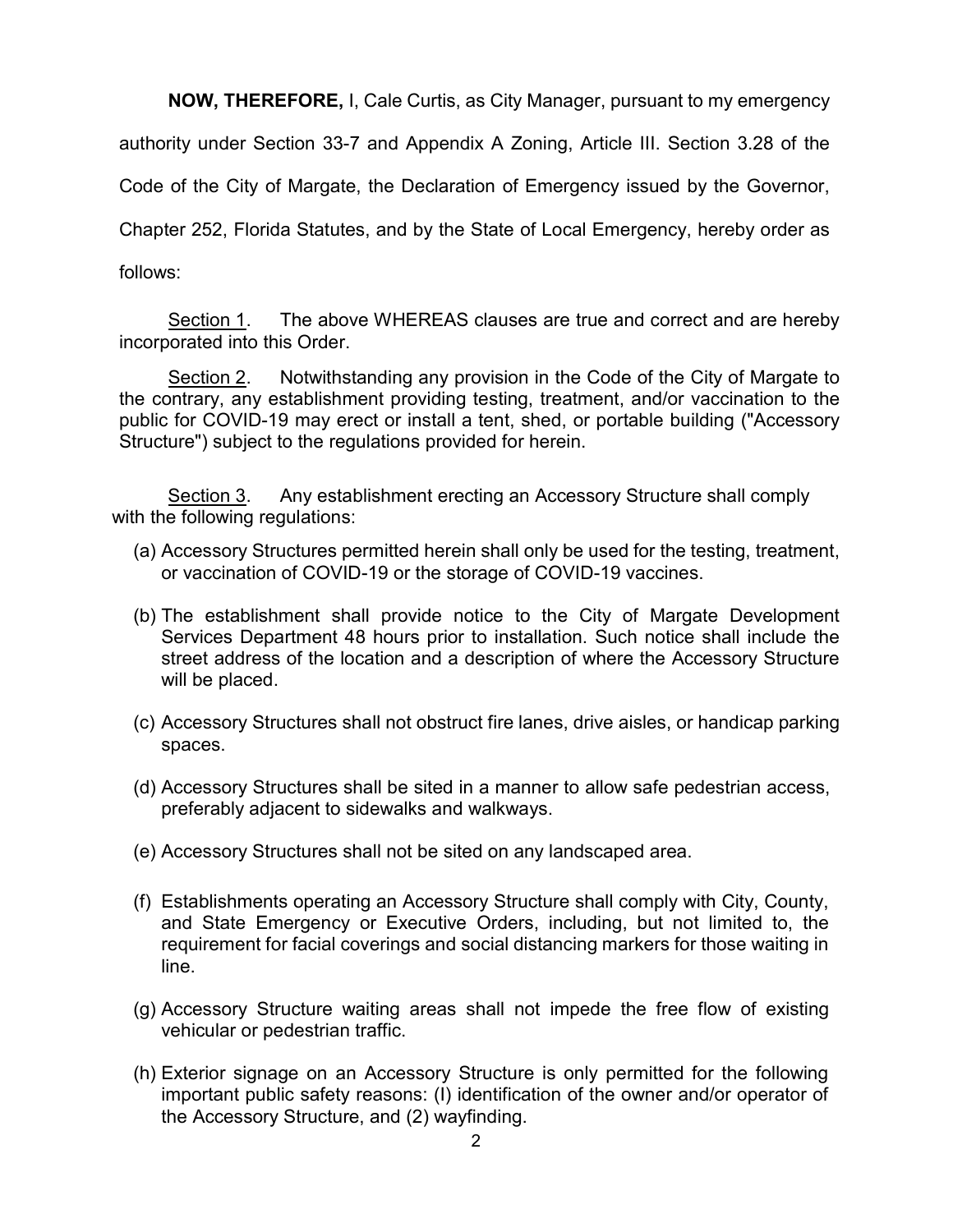- (i) Accessory Structures shall conform to the Florida Building Code, including, but not limited to Section 3103, relating to temporary structures.
- (j) If an Accessory Structure is not designed to meet hurricane force winds, then a plan to secure the structure shall be provided to the Margate Building Department.
- (k) Accessory Structures must have an accessible route from the handicap marked parking spaces.
- (l) Accessory Structures drawing power from a meter or generator shall require a permit issued by the Margate Building Department.
- (m) If patient care occurs within the Accessory Structure, then fresh air calculations showing air exchanges rates for a patient care facility shall be provided to the Margate Building Department. An additional outside air duct and /or exhaust fan may be required to provide additional outside air. Such work requires a permit issued by the Margate Building Department.

Section 4. The allowance of an Accessory Structure shall not create any right, vested or otherwise, for construction, installation, use, and/or continued use of an Accessory Structure by any establishment, business entity, person, and/or property owner even if operating pursuant to this Order. Accordingly, the Building Official is hereby authorized, for good cause, to terminate any permits issued to an establishment operating an Accessory Structure in accordance with this Emergency Order. Additionally, the Building Official shall have the authority, for good cause, to order any Accessory Structure closed and require any Accessory Structure to be removed.

 Section 5. This Emergency Order is effective as of 12:00 P.M. on February 2, 2021 and shall remain in full force and effect until the expiration of the existing State of Local Emergency, as same may be extended by subsequent order or declaration, unless earlier terminated by a subsequent City of Margate Emergency Order.